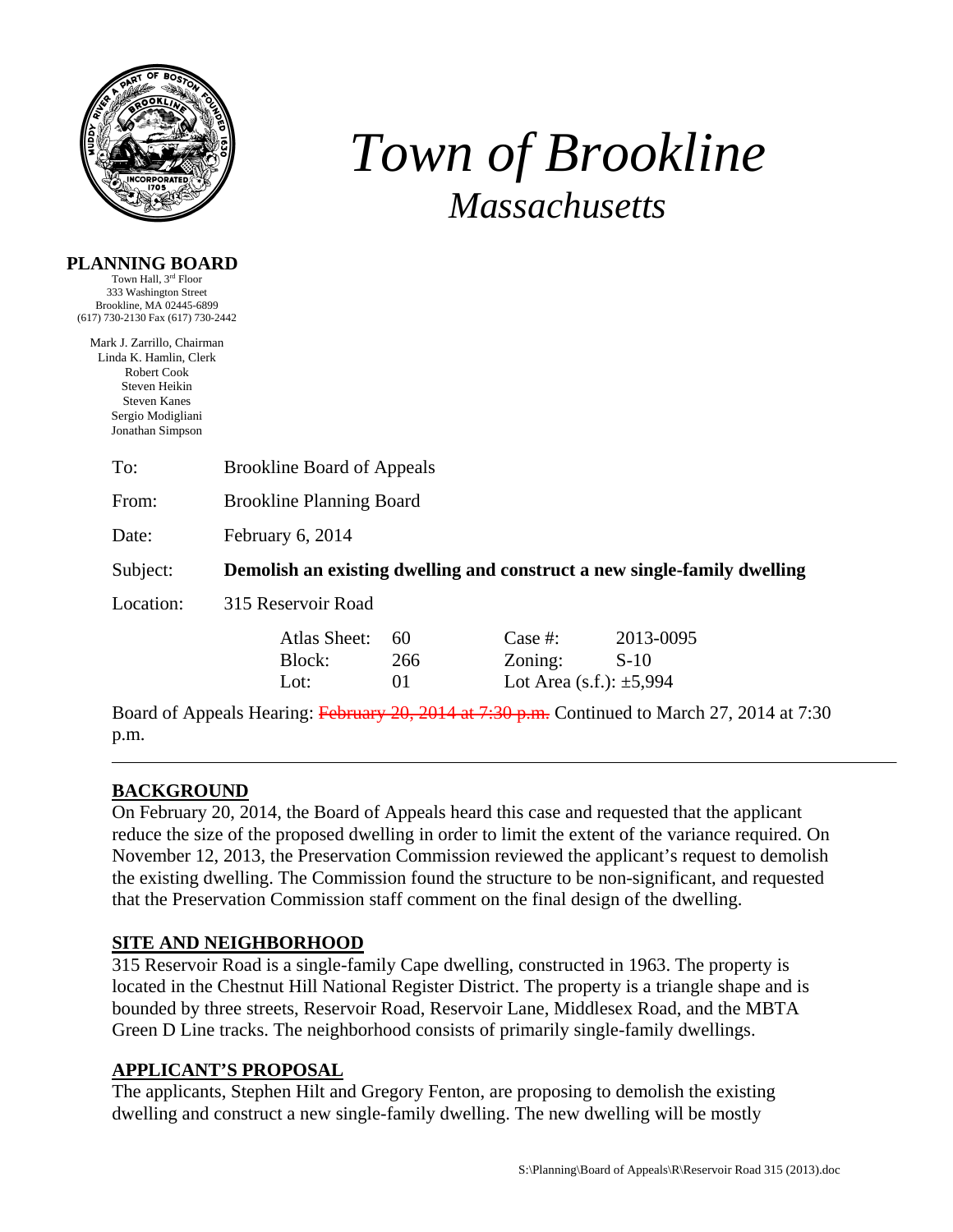constructed on the existing foundation but will have an additional floor and finished basement and parking space. The exterior of the dwelling will be constructed with painted shingles and painted paneling beneath some windows. The proposal will not extend further into the rear than the existing dwelling. The rest of the dwelling will be reconstructed on the existing foundation, with an expansion on the east side that will allow for the new kitchen, a guest bedroom with a walkout balcony, and a walkout deck for the master bedroom on the third floor. There will also be a deck that will be above the garage entrance and can be accessed from first floor dining room.

## **FINDINGS**

### **Section 5.10** – Minimum Lot Size

The size of the lot is pre-existing non-conforming and is bounded on each side by Middlesex Road, Reservoir Road, Reservoir Lane, and the MBTA Green D Line tracks.

**Section 5.20** – Floor Area Ratio

**Section 5.43** – Exception to Yard and Setback Regulations **Section 5.50** – Front Yard Requirements **Section 5.51** – Projections Into the Front Yard (Reservoir)

**Section 5.70** – Rear Yard Requirements

|                                          | <b>Required</b> | <b>Existing</b> | <b>Previously</b><br><b>Proposed</b> | <b>Proposed</b> | <b>Finding</b>     |
|------------------------------------------|-----------------|-----------------|--------------------------------------|-----------------|--------------------|
| <b>Floor Area Ratio</b>                  | .30             | .28             | .66                                  | .58             |                    |
| <b>Floor Area</b>                        | 1,798 s.f.      | $1,687$ s.f.    | 3,980 s.f.                           | $3,530$ s.f.    | Variance           |
| <b>FAR Percentage</b>                    | 100%            | 93%             | 220%                                 | 193%            |                    |
| <b>Front Yard</b>                        | 25'             | 20.3'           | 20.3'                                | 20.3'           | Special            |
| (Reservoir Road)                         |                 |                 |                                      |                 | Permit*            |
| <b>Front Yard</b><br>(Middlesex<br>Road) | 25'             | 8.5'            | 8.5'                                 | 8.5'            | Special<br>Permit* |
| <b>Rear Yard</b>                         | 30'             | 10.1'           | 10.1'                                | 10.1'           | Special<br>Permit* |

\* Under *Section 5.43*, the Board of Appeals may waive yard and setback requirements if a counterbalancing amenity is provided.

## **PLANNING BOARD COMMENTS**

The Planning Board is supportive of the proposal to reconstruct the dwelling despite the proposed new house being well above the allowed Floor Area Ratio. The plan appears to have widespread support because neighbors believe the design of the house is attractive and will enhance the neighborhood. The Planning Board feels that size and shape of the lot create a hardship for the applicant and that the lot is very unique in that it is bounded on each side by a combination of roads and MBTA rail tracks. The Planning Board also appreciates the applicant's revisions to their window plans and front entrance in response to comments by the Preservation Commission staff.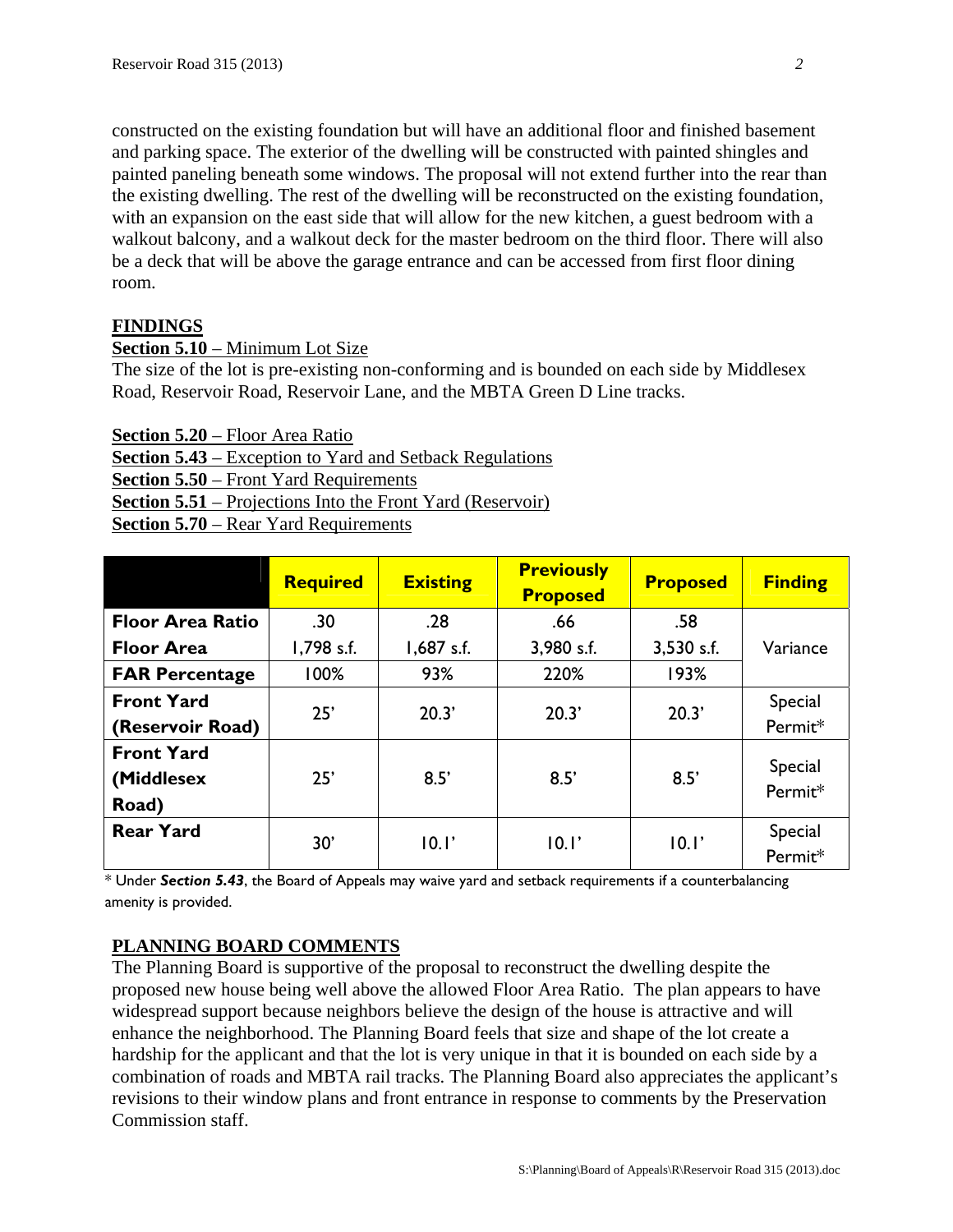(The applicant reduced the size of the proposed replacement dwelling by 450 square feet in response to the Board of Appeals request.)

**Therefore, should the Board of Appeals find that the proposal meets the statutory requirements for a variance, the Planning Board in a 5-1 vote, with one abstention, recommends approval of the proposal and plans by Silvana Sawaya, Architect, dated 1/24/14, and site plan by AGH Engineering, dated 4/9/13, subject to the following conditions:** 

- 1. Prior to the issuance of a building permit, the applicant shall submit a final site plan, floor plans, and elevations, indicating all dimensions and materials subject to the review and approval of the Assistant Director of Regulatory Planning.
- 2. Prior to the issuance of a building permit, the applicant shall submit a final landscape plans indicating all counterbalancing amenities subject to the review and approval of the Assistant Director of Regulatory Planning.
- 3. Prior to the issuance of a building permit, the applicant shall submit to the Building Commissioner for review and approval for conformance to the Board of Appeals decision: 1) a final site plan stamped and signed by a registered engineer or land surveyor; 2) final building elevations and floor plans stamped and signed by a registered architect; and 3) evidence that the Board of Appeals decision has been recorded at the Registry of Deeds.

*tcr*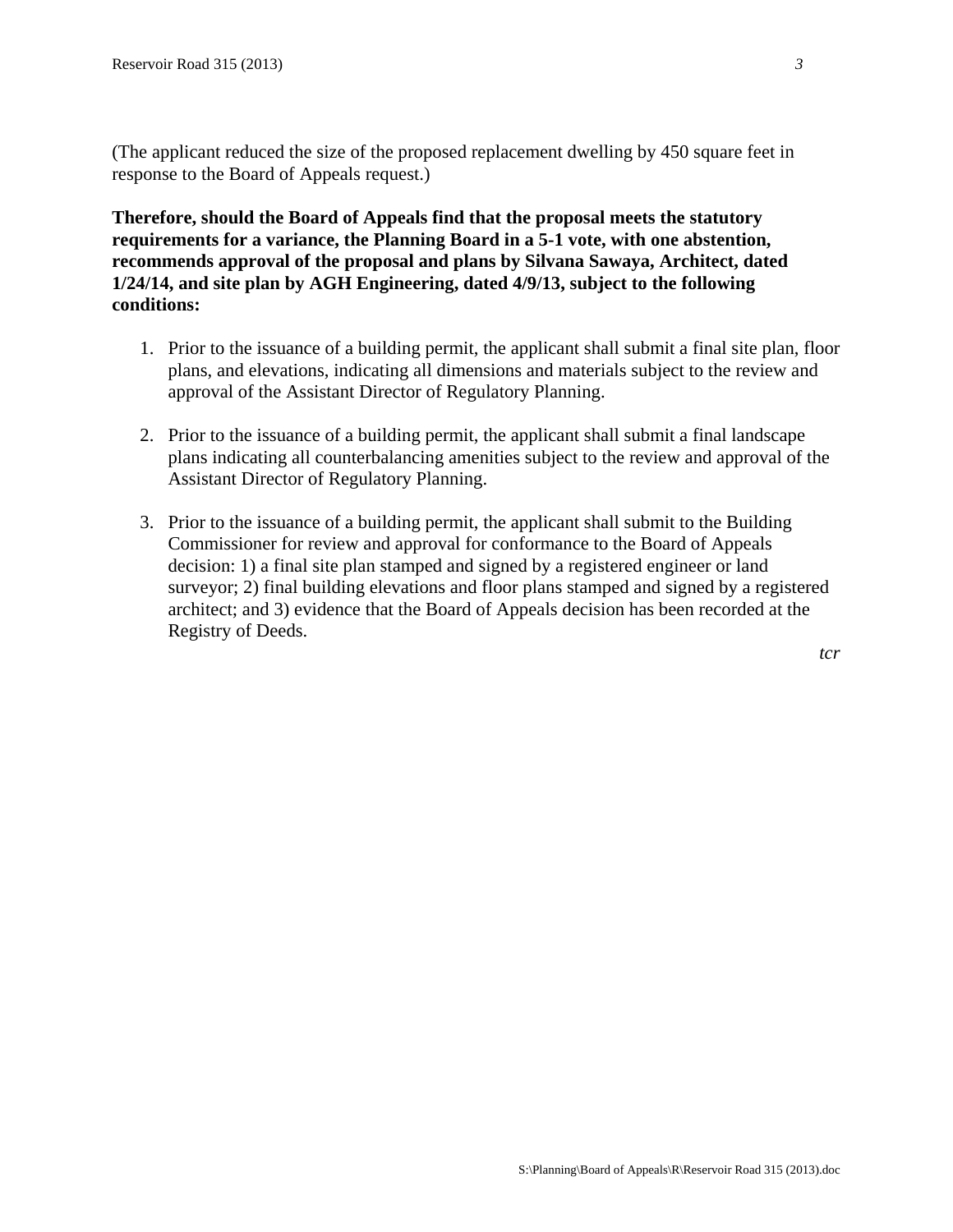

View of dwelling from the intersection of Reservoir Road and Middlesex Road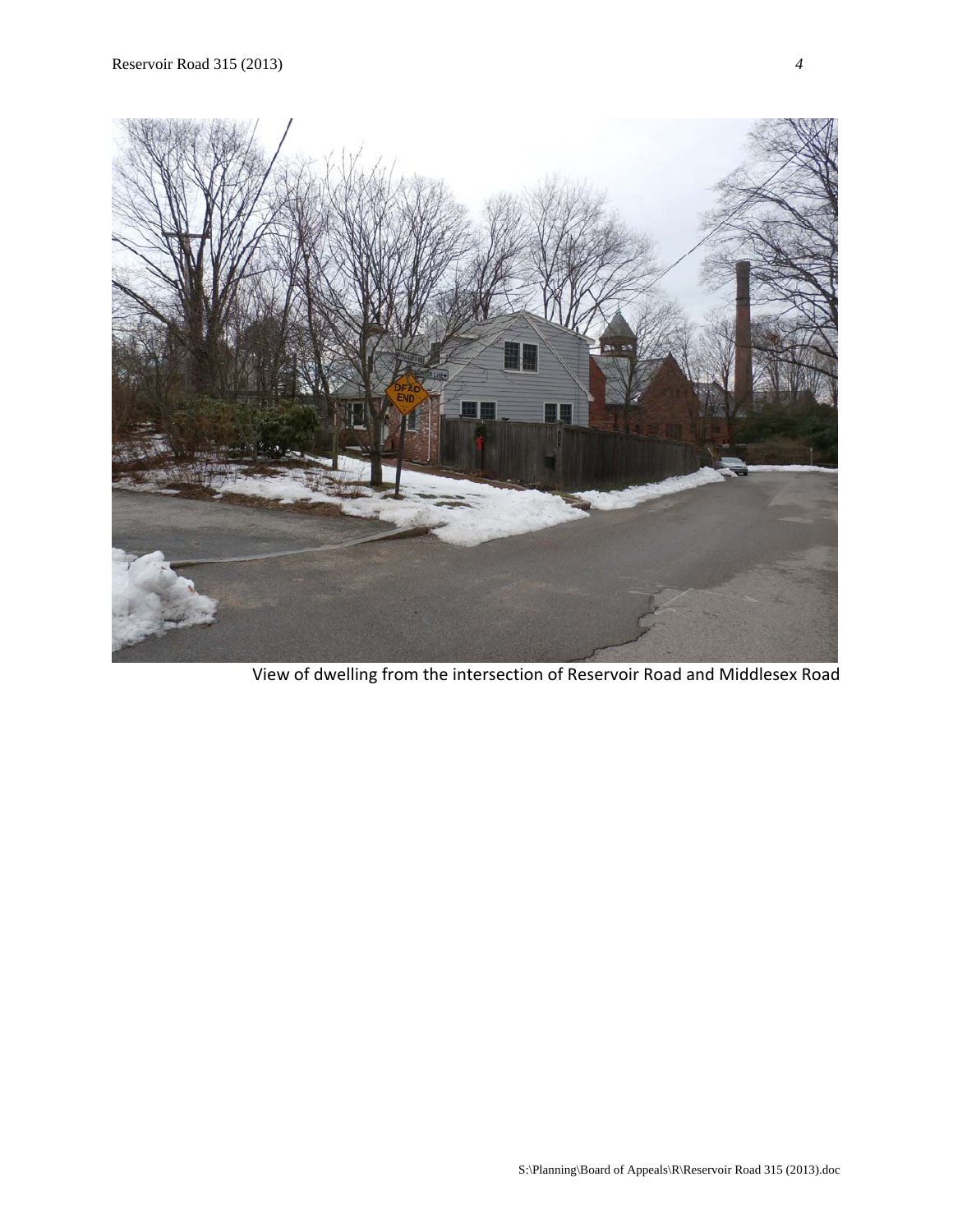

View of dwelling from Reservoir Road



View of dwelling from Reservoir Lane